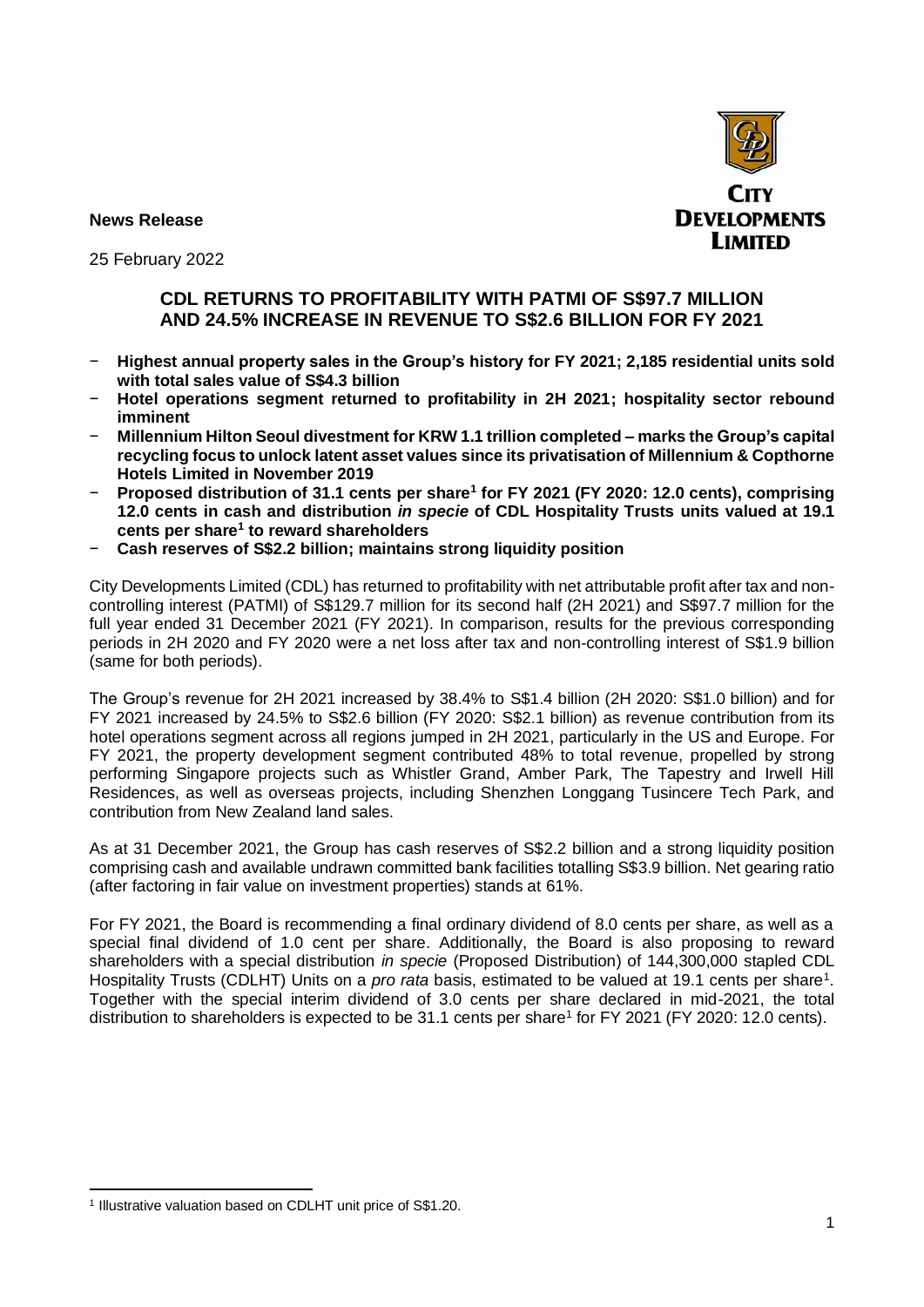# **Financial Highlights**

| (S\$ million)               | FY<br>2021 | FY<br>2020 | % Change  | 2H<br>2021 | 2H<br>2020 | % Change  |
|-----------------------------|------------|------------|-----------|------------|------------|-----------|
| Revenue                     | 2,625.9    | 2,108.4    | 24.5      | 1,433.7    | 1,035.5    | 38.4      |
| <b>Profit</b><br>before tax | 227.7      | (1,790.8)  | <b>NM</b> | 218.0      | (1,804.6)  | <b>NM</b> |
| <b>PATMI</b>                | 97.7       | (1, 917.4) | <b>NM</b> | 129.7      | (1,920.5)  | ΝM        |

### **Important Notes on Proposed Distribution, Capital Position and Net Asset Value**

- The Proposed Distribution is yet another positive outcome of the Group's holistic review of its hotel operations segment, following its privatisation of Millennium & Copthorne Hotels Limited (M&C) in November 2019. It reflects the Group's commitment towards capital recycling to enhance efficiency and maximise shareholder value. The Proposed Distribution would result in an accounting deconsolidation of CDLHT from the Group, allowing the Group the potential to book gains on any future sale of assets from the Group to CDLHT should the transaction value exceed the carrying book value of the assets.
- Following the accounting deconsolidation of CDLHT, the Group is expected to recognise an estimated gain of approximately S\$467.5 million on a *pro forma* basis. The Group's net gearing (including fair value of investment properties) would also be expected to improve from 61% to 55% on a *pro forma* basis. The Group remains fully committed as a sponsor of CDLHT and will continue to be its largest unitholder with an interest of approximately 27% following the Proposed Distribution.
- The Group's Net Asset Value (NAV) per share as at 31 December 2021 stands at S\$9.28 (31 December 2020: S\$9.38). The Group adopts the policy of stating investment properties at cost less accumulated depreciation and impairment losses. Had the Group factored in fair value gains on its investment properties, the Revalued NAV (RNAV) per share would be S\$15.70 (2020: S\$14.26). The higher RNAV is attributable to higher fair value gains on its properties. The Group had obtained external valuations for 88% of its investment properties and 63% of its hotel properties.

# **Operations Review and Prospects**

# **Resilient sales performance in Singapore and Overseas Markets**

- In **Singapore,** the Group and its joint venture (JV) associates sold 2,185 units including Executive Condominiums (ECs), with a total sales value of S\$4.3 billion in FY 2021 – the highest annual property sales achieved in the Group's history<sup>2</sup> (FY 2020: 1,318 units with a total sales value of S\$1.8 billion). This was largely attributed to two successful launches in 2021: Irwell Hill Residences (540 units) and CanningHill Piers (696 units), which are 77% and 86% sold to date respectively, as well as sustained steady sales of its existing inventory. Residential projects Piermont Grand EC and Whistler Grand are fully sold.
- In **Australia,** the mixed-use JV development named Fitzroy Fitzroy in Melbourne, launched in October 2021, has pre-sold 24% of its 62 apartments and townhouses. The Marker, a JV project in West Melbourne, has pre-sold 81% of its 198 apartments. In New South Wales, a 135-unit JV retirement village project in Bowral has exchanged contracts on all 77 townhouses launched. In December 2021, the Group entered a JV with Brisbane-based developer Metro Group to acquire Kenmore Treetops, located in the leafy suburb of Kenmore. The project will comprise 97 units and is slated for launch in 2022.
- In **China**, the Group continued to sell down its existing inventory, with most projects substantially sold. Hong Leong City Center (HLCC), a mixed-use development in Suzhou Industrial Park, has sold 92% of its 1,813 residential and retail units to date. Current occupancy at HLCC's Grade A office

<sup>&</sup>lt;sup>2</sup> The last annual high was achieved in FY 2007 with S\$3.4 billion in total sales value with 1,655 units sold.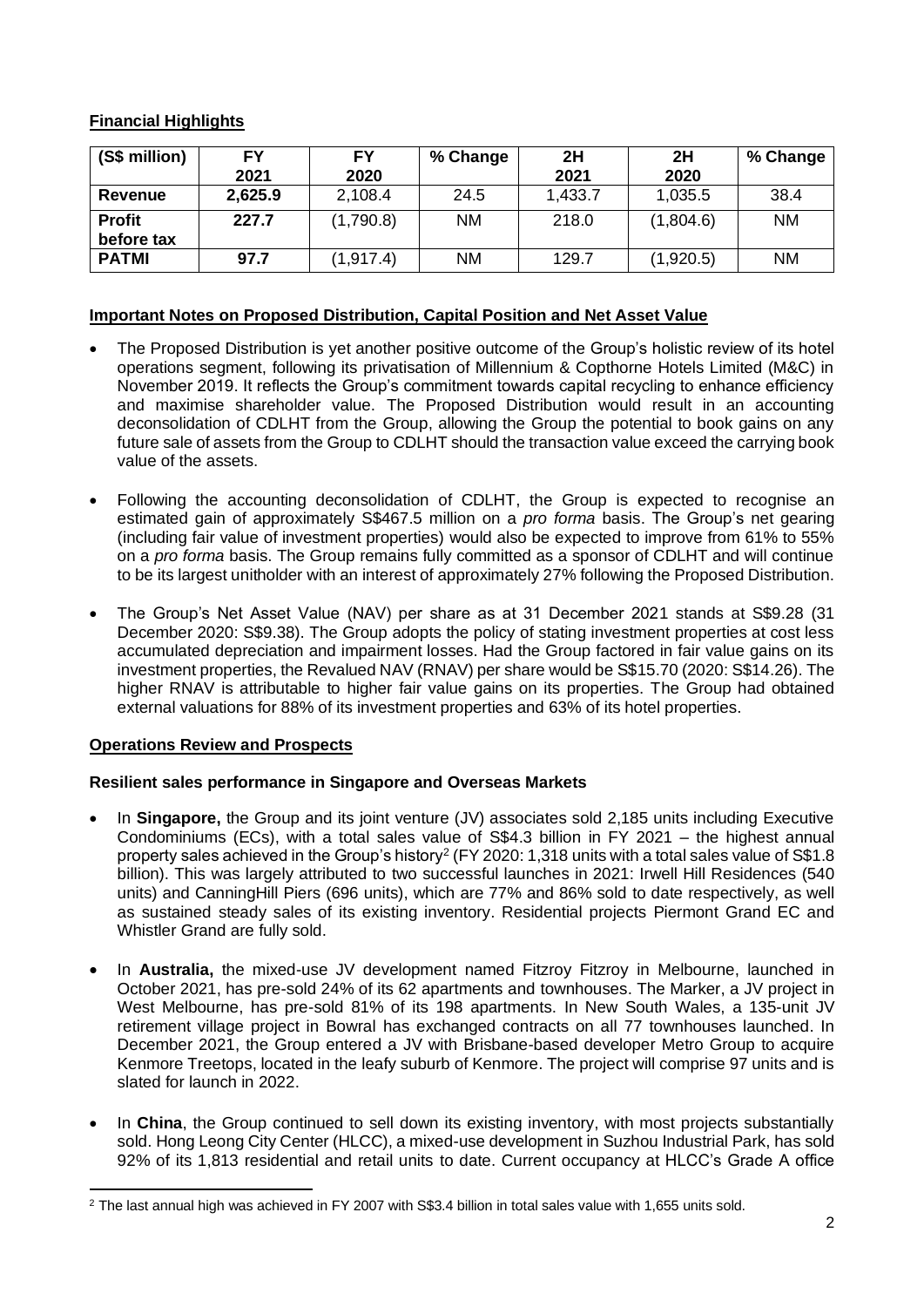tower and mall stands at 94% and 87% respectively. In Chongqing, its 126-unit JV project Eling Palace has sold 91% and in Shanghai, Hongqiao Royal Lake, a luxury development in Qingpu District, has sold 84% of the 85 villas.

### **Project Launch Pipeline for Singapore**

- Three residential launches in Singapore are in the pipeline for 2022. First up will be Piccadilly Grand, a 407-unit mixed-use development JV project at Northumberland Road with direct access to the Farrer Park MRT station comprising apartments with commercial space on the ground floor (to house F&B, shops and a childcare centre). This project is slated for launch in 1H 2022.
- In 2H 2022, a 639-unit JV EC project at Tengah Garden Walk located in Tengah New Town within walking distance to three upcoming MRT stations and near the Jurong Innovation District will be launched for sale. In addition, the residential component of the 80 Anson Road integrated development (formerly known as Fuji Xerox Towers) with 256 units will also be launched. Located within the CBD, this freehold development is near the Tanjong Pagar MRT station and the upcoming Prince Edward MRT station as well as the Greater South Waterfront, an exciting new gateway to a future-forward live, work and play urban precinct.

# **Redevelopment and Portfolio Rejuvenation**

- Demolition works for 80 Anson Road (former Fuji Xerox Towers) have commenced and construction is expected to begin in end-2022. This project, under the Urban Redevelopment Authority (URA) CBD Incentive Scheme, is the first integrated development to achieve the Building and Construction Authority (BCA) Green Mark Platinum Super Low Energy (SLE) certification, with SLE certification for the residential, serviced apartment, office and retail categories.
- In December 2021, the Group announced its redevelopment plans for its Central Mall properties into a large-scale mixed-use development following the acquisition of Central Square for S\$315 million. The enlarged site, comprising office, retail, hospitality and potentially a residential component, will be redeveloped under URA's Strategic Development Incentive Scheme. It will yield a significant GFA uplift of about 67% to approximately 735,500 sq ft.

# **Group Divestments and Capital Recycling**

- In December 2021, the Group signed a Sale and Purchase Agreement (SPA) with an entity managed by IGIS Asset Management to divest the Millennium Hilton Seoul and the adjoining land site for KRW 1.1 trillion (approximately S\$1.25 billion). The sale transaction was completed on 24 February 2022 and the Group expects to recognise a total estimated net gain on disposal of S\$528.83 million.
- The public tender (launched in December 2021) for the collective sale of Tanglin Shopping Centre<sup>3</sup> closed on 22 February 2022 with a top bid of S\$868 million (or S\$2,769 psf ppr). This collective sale exercise will enable the Group to unlock value and realise a significant capital gain from its investment, which it has held since 1981. The sale is subject to the approval of the Strata Titles Board and other conditions.

# **Further expansion into the Private Rented Sector (PRS)**

• In the UK, following the acquisition of a 250-year leasehold site in Birmingham's Paradise precinct in December 2021, the Group has three PRS projects with a pipeline of over 1,300 units. The 16,760 sq ft site in Birmingham will be developed into The Octagon, an iconic 155-metre tower with 370 units, at an estimated total development cost (including land cost of £6.5 million) of around £110 million (S\$200 million). Completion is expected in 2025. In August 2021, CDLHT had also acquired a 352-unit forward-funded PRS project in Manchester.

<sup>3</sup> Through King's Tanglin Shopping Pte Ltd, a wholly-owned subsidiary of M&C, the Group owns about 34.6% of Share Value and 60.2% of Strata Area in the freehold strata-titled development.